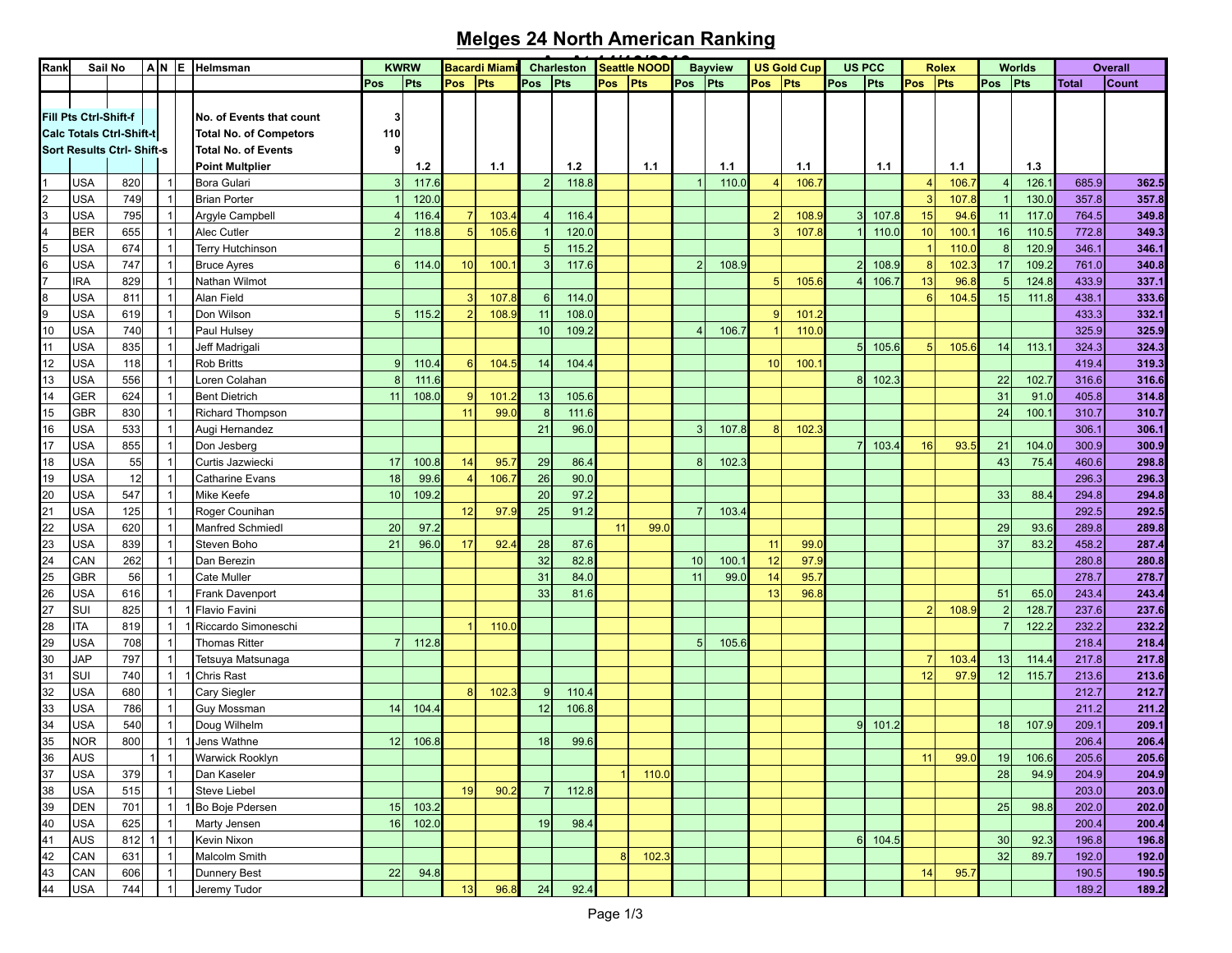## **Melges 24 North American Ranking**

|                                        | <b>USA</b> | 675 |                         | David Brede                 |    |       |    |      |    |       | 6  | 104.5 |              |       |   |       |    |      |   |       | 41              | 78.0  | 182.5 | 182.5 |
|----------------------------------------|------------|-----|-------------------------|-----------------------------|----|-------|----|------|----|-------|----|-------|--------------|-------|---|-------|----|------|---|-------|-----------------|-------|-------|-------|
| 45<br>46<br>47<br>48<br>49<br>50<br>51 | <b>USA</b> | 243 | $\overline{\mathbf{1}}$ | Glenn Klute                 |    |       |    |      |    |       |    | 106.  |              |       |   |       |    |      |   |       | 45              | 72.8  | 179.5 | 179.5 |
|                                        | CAN        | 11  | $\overline{1}$          | Duncan Stamper              |    |       |    |      |    |       |    | 103.  |              |       |   |       |    |      |   |       | 46              | 71.5  | 174.9 | 174.9 |
|                                        | <b>CAN</b> | 346 | $\overline{1}$          | Marc Steyn                  |    |       |    |      | 36 | 78.0  |    |       | 14           | 95.7  |   |       |    |      |   |       |                 |       | 173.7 | 173.7 |
|                                        | <b>USA</b> | 106 | $\overline{1}$          | Nate Duer                   |    |       | 18 | 91.  | 37 | 76.8  |    |       |              |       |   |       |    |      |   |       |                 |       | 168.1 | 168.1 |
|                                        | USA        | 449 | $\overline{1}$          | David Joyner                |    |       |    |      |    |       |    |       |              |       |   |       | 13 | 96.8 |   |       | 49              | 67.6  | 164.4 | 164.4 |
|                                        | <b>USA</b> | 248 | $\overline{1}$          | Duane Yoslov                |    |       |    |      |    |       |    |       |              |       |   |       | 10 | 100. |   |       | 52              | 63.7  | 163.8 | 163.8 |
| 52                                     | USA        | 180 | $\overline{1}$          | Dave Collignon              |    |       |    |      |    |       |    |       |              |       |   |       | 16 | 93.5 |   |       | 47              | 70.2  | 163.7 | 163.7 |
| 53                                     | <b>USA</b> | 596 | $\overline{1}$          | Paul Bennett                |    |       |    |      |    |       | -9 | 101.  |              |       |   |       |    |      |   |       | 54              | 61.1  | 162.3 | 162.3 |
|                                        | <b>USA</b> | 161 | $\overline{1}$          | David Buck                  |    |       |    |      |    |       | 16 | 93.5  |              |       |   |       |    |      |   |       | 55              | 59.8  | 153.3 | 153.3 |
|                                        | USA        | 77  | $\overline{\mathbf{1}}$ | <b>Robert Harf</b>          |    |       |    |      |    |       |    |       |              |       |   |       | 15 | 94.6 |   |       | 58              | 55.9  | 150.5 | 150.5 |
|                                        | <b>USA</b> | 445 | $\overline{1}$          | Zhenya Kirueshkin-Stepanoff |    |       |    |      |    |       |    |       |              |       |   |       | 14 | 95.7 |   |       | 59              | 54.6  | 150.3 | 150.3 |
| $\frac{54}{55}$<br>$\frac{56}{57}$     | <b>DEN</b> | 782 | $\overline{1}$          | Kim Christensen             |    |       |    |      |    |       |    |       |              |       |   |       |    |      |   |       | 3               | 127.4 | 127.4 | 127.4 |
| 58<br>59<br>60                         | <b>IRA</b> | 822 | $\overline{1}$          | Giovanni Pizzatti           |    |       |    |      |    |       |    |       |              |       |   |       |    |      |   |       | 6               | 123.5 | 123.5 | 123.5 |
|                                        | USA        | 805 | $\overline{1}$          | Harry Melges III            |    |       |    |      |    |       |    |       |              |       |   |       |    |      |   |       | q               | 119.6 | 119.6 | 119.6 |
|                                        | <b>ITA</b> | 735 | $\overline{1}$          | 1 Andrea Rachelli           |    |       |    |      |    |       |    |       |              |       |   |       |    |      |   |       | 10              | 118.3 | 118.3 | 118.3 |
| 61                                     | <b>USA</b> | 498 | $\overline{1}$          | Keith Hammer                |    |       |    |      |    |       | -2 | 108.9 |              |       |   |       |    |      |   |       |                 |       | 108.9 | 108.9 |
| 62                                     | USA        | 838 | $\overline{1}$          | Derek Campbell              |    |       |    |      |    |       | 3  | 107.8 |              |       |   |       |    |      |   |       |                 |       | 107.8 | 107.8 |
| 63                                     | <b>USA</b> | 515 | $\overline{1}$          | Evgeny Neugodnikov          | 13 | 105.6 |    |      |    |       |    |       |              |       |   |       |    |      |   |       |                 |       | 105.6 | 105.6 |
| 64                                     | CAN        | 591 | $\overline{1}$          | Honey Badger                |    |       |    |      |    |       | 5  | 105.6 |              |       |   |       |    |      |   |       |                 |       | 105.6 | 105.6 |
| 65                                     | <b>AUS</b> | 750 | $\overline{1}$          | <b>Cameron Miles</b>        |    |       |    |      |    |       |    |       |              |       |   |       |    |      |   |       | 20 <sup>1</sup> | 105.3 | 105.3 | 105.3 |
| 66                                     | <b>USA</b> | 510 | $\overline{1}$          | Fred Rozelle                |    |       |    |      |    |       |    |       | 6            | 104.5 |   |       |    |      |   |       |                 |       | 104.5 | 104.5 |
|                                        | <b>USA</b> | 747 | -1                      | Robert Hughes               |    |       |    |      |    |       |    |       |              |       | 6 | 104.5 |    |      |   |       |                 |       | 104.5 | 104.5 |
| $\frac{67}{68}$                        | <b>USA</b> | 62  |                         | Ryan Glaze                  |    |       |    |      |    |       |    |       |              |       |   | 103.4 |    |      |   |       |                 |       | 103.4 | 103.4 |
|                                        | <b>USA</b> | 695 | $\overline{1}$          | Ian Schillebeeckx           |    |       |    |      | 15 | 103.2 |    |       |              |       |   |       |    |      |   |       |                 |       | 103.2 | 103.2 |
| 69<br>70                               | <b>USA</b> | 115 | $\overline{1}$          | <b>Chris Field</b>          |    |       |    |      | 16 | 102.0 |    |       |              |       |   |       |    |      |   |       |                 |       | 102.0 | 102.0 |
| $\overline{71}$                        | CAN        | 591 | $\overline{\mathbf{1}}$ | Michael Bond                |    |       |    |      |    |       |    |       |              |       |   |       |    |      |   |       | 23              | 101.  | 101.4 | 101.4 |
| $\overline{72}$                        | CAN        | 121 | $\overline{1}$          | Dae Black                   |    |       |    |      |    |       |    |       | $\mathbf{Q}$ | 101.2 |   |       |    |      |   |       |                 |       | 101.2 | 101.2 |
| $\overline{73}$                        | <b>USA</b> |     | $\overline{1}$          | Elizabeth Harned            |    |       |    |      |    |       |    |       |              |       |   |       |    |      | 9 | 101.2 |                 |       | 101.2 | 101.2 |
| $\overline{74}$                        | <b>USA</b> | 604 | $\overline{1}$          | Jeff Wittenberg             |    |       |    |      | 17 | 100.8 |    |       |              |       |   |       |    |      |   |       |                 |       | 100.8 | 100.8 |
|                                        | <b>USA</b> | 623 | $\overline{1}$          | John Rahn                   |    |       |    |      |    |       | 10 | 100.  |              |       |   |       |    |      |   |       |                 |       | 100.1 | 100.1 |
| $\frac{75}{76}$                        | <b>USA</b> | 49  | $\overline{1}$          | Tom Kassberg                |    |       |    |      |    |       |    |       |              |       |   |       |    | 99.0 |   |       |                 |       | 99.0  | 99.0  |
| 77                                     |            |     |                         |                             |    |       |    |      |    |       |    |       |              |       |   |       | 11 |      |   |       |                 |       |       |       |
|                                        | USA        | 185 | $\overline{\mathbf{1}}$ | Stefan Schulze              | 19 | 98.4  |    |      |    |       |    |       |              |       |   |       |    |      |   |       |                 |       | 98.4  | 98.4  |
| 78                                     | <b>USA</b> | 26  | $\overline{1}$          | <b>Brian Hutchinson</b>     |    |       |    |      |    |       | 12 | 97.9  |              |       |   |       |    |      |   |       |                 |       | 97.9  | 97.9  |
| 79                                     | <b>USA</b> | 99  | $\overline{1}$          | John Marentette             |    |       |    |      |    |       |    |       | 12           | 97.9  |   |       |    |      |   |       |                 |       | 97.9  | 97.9  |
| $\frac{80}{81}$                        | USA        | 140 | $\overline{\mathbf{1}}$ | Jan Crosbie-Taylor          |    |       |    |      |    |       |    |       |              |       |   |       | 12 | 97.9 |   |       |                 |       | 97.9  | 97.9  |
|                                        | <b>ITA</b> | 722 | $\overline{1}$          | Andrea Pardini              |    |       |    |      |    |       |    |       |              |       |   |       |    |      |   |       | <b>26</b>       | 97.5  | 97.5  | 97.5  |
| 82                                     | USA        | 456 | $\overline{1}$          | Bruce Van Deventer          |    |       |    |      |    |       | 13 | 96.8  |              |       |   |       |    |      |   |       |                 |       | 96.8  | 96.8  |
| 83                                     | CAN        | 723 | $\overline{1}$          | Uri Saks                    |    |       |    |      |    |       |    |       | 13           | 96.8  |   |       |    |      |   |       |                 |       | 96.8  | 96.8  |
| $\frac{84}{85}$                        | CAN        | 606 | $\overline{1}$          | Alex Fox                    |    |       |    |      |    |       |    |       |              |       |   |       |    |      |   |       | 27              | 96.2  | 96.2  | 96.2  |
|                                        | CAN        | 181 |                         | Matt Wagstaffe              |    |       |    |      |    |       | 14 | 95.7  |              |       |   |       |    |      |   |       |                 |       | 95.7  | 95.7  |
| $\frac{86}{5}$                         | <b>USA</b> | 568 | $\overline{1}$          | Kevin Gillman               |    |       |    |      | 22 | 94.8  |    |       |              |       |   |       |    |      |   |       |                 |       | 94.8  | 94.8  |
| 87<br>88<br>89                         | <b>USA</b> | 687 | $\overline{1}$          | George Haynie               |    |       | 15 | 94.6 |    |       |    |       |              |       |   |       |    |      |   |       |                 |       | 94.6  | 94.6  |
|                                        | <b>USA</b> | 417 | $\overline{1}$          | Alex Krawarik               |    |       |    |      |    |       | 15 | 94.6  |              |       |   |       |    |      |   |       |                 |       | 94.6  | 94.6  |
|                                        | <b>USA</b> | 73  | $\overline{1}$          | Michael Franklin            |    |       |    |      |    |       |    |       | 15           | 94.6  |   |       |    |      |   |       |                 |       | 94.6  | 94.6  |
| 90                                     | <b>USA</b> | 665 | $\overline{1}$          | Mark Beck                   | 23 | 93.6  |    |      |    |       |    |       |              |       |   |       |    |      |   |       |                 |       | 93.6  | 93.6  |
| 91                                     | <b>USA</b> | 635 | $\overline{1}$          | Mike McGagh                 |    |       |    |      | 23 | 93.6  |    |       |              |       |   |       |    |      |   |       |                 |       | 93.6  | 93.6  |
| $\frac{92}{93}$                        | <b>USA</b> | 545 | $\overline{\mathbf{1}}$ | Tony Trajkovich             |    |       | 16 | 93.5 |    |       |    |       |              |       |   |       |    |      |   |       |                 |       | 93.5  | 93.5  |
|                                        | <b>USA</b> | 666 | $\overline{1}$          | Michael Hoey                |    |       |    |      |    |       |    |       | 16           | 93.5  |   |       |    |      |   |       |                 |       | 93.5  | 93.5  |
| $\frac{94}{95}$                        | <b>USA</b> | 725 | $\overline{\mathbf{1}}$ | Todd McKenzie               |    |       |    |      | 27 | 88.8  |    |       |              |       |   |       |    |      |   |       |                 |       | 88.8  | 88.8  |
|                                        | <b>USA</b> | 24  | $\overline{1}$          | Kevin Clark                 |    |       |    |      |    |       |    |       |              |       |   |       |    |      |   |       | 34              | 87.1  | 87.1  | 87.1  |